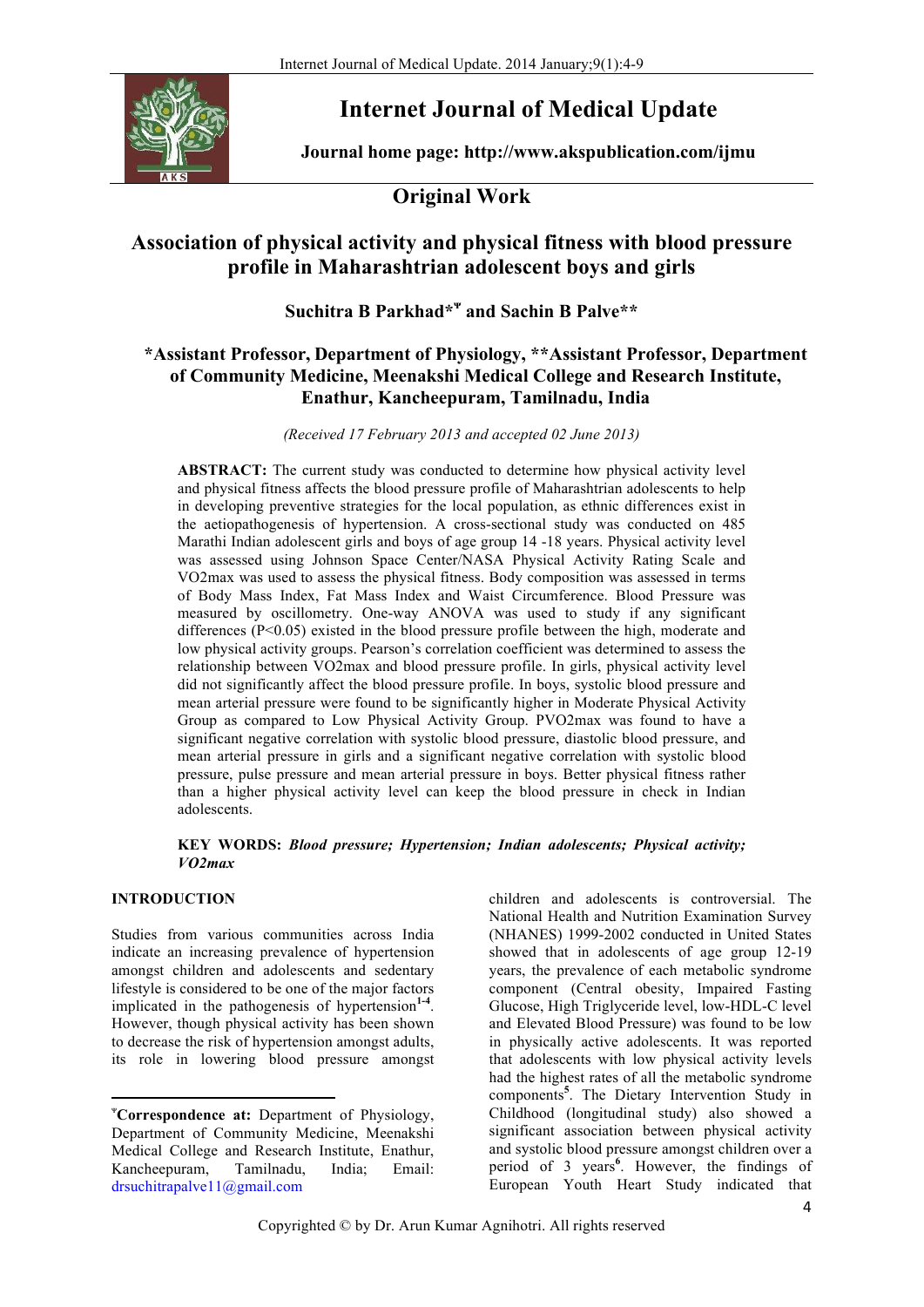physical activity was not associated with Systolic and Diastolic blood pressure amongst Danish children**<sup>7</sup>** . Recently, the results of Oslo Youth Health study also indicated that physical activity levels do not show any significant relationship with blood pressure amongst adolescents**<sup>8</sup>** . Although many studies from India have reported an increase in prevalence of hypertension amongst children and adolescents, and hypothesized sedentary lifestyle, with family history of obesity and hypertension, to be the probable culprit along with overweight and obesity, very few studies have reported the effect of physical activity on blood pressure level amongst adolescents. Thakor et al reported that both systolic blood pressure and diastolic blood pressure were significantly associated with outdoor playing in children (above the age of 10 yrs studying in primary schools) taking the whole sample (all age group and both gender) as one group, but not in different gender or age groups; except that the systolic blood pressure was significantly correlated with outdoor playing in 10 to 13 years age groups in boys**<sup>9</sup>** . Soudarssanane et al reported an insignificant association between physical activity and blood pressure amongst adolescents who were followed up from the age of 15 years to the age of 19 years **<sup>10</sup>**. Thus, looking at the scenario and the fact that ethnicity affects aetiopathogenesis of diseases, it was essential to study the effect of physical activity and physical fitness on the blood pressure profile [Systolic Blood Pressure (SBP), Diastolic Blood Pressure (DBP), Pulse Pressure (PP) and Mean Arterial Pressure (MAP)] of the Marathi Indian adolescents so as to understand the aetiopathogenesis of hypertension in this population and help is developing preventive strategies for the local population.

## **METHODOLOGY**

A cross-sectional study was conducted during October 2007-December 2008 after the approval from the human research ethical committee of the institute and obtaining informed consent from the participants or their parent/guardian. Adolescent boys and girls of age group 14-18 years studying in school and colleges in the local population, and who had attained a Tanner stage of at least 4 by self-reporting were recruited for the study<sup>7</sup>. A total of  $485$  subjects (Boys = 294, Girls = 191) were recruited into the study by multistage sampling. The sample size was calculated using the standard Formula  $n = Z2P (1-P)/d2$  at 95% confidence level and 5% confidence interval based on the prevalence of low, moderate and high physical activity level amongst adolescents found in a pilot study. Physical activity status participants reported their physical activity status on a scale of 0 to 7 using the NASA/Johnson Space Centre Physical Activity Rating scale. The NASA/Johnson Space

Center Physical Activity Rating (PAR) scale has been developed to provide a self-rating in the range of 0-7 based on a person's level of physical activity. Participants are to select only one response that best describes their physical activity level**<sup>11</sup>**.

#### **Physical fitness**

Physical fitness was measured in terms of Predicted VO2max as calculated by the formula shown below after measurement of body fat %**<sup>11</sup>**.

Female - PVO2 max =  $50.513 + 1.589$  (PA-R) – 0.289 (age) – 0.552 (% body fat); Male - PVO2  $max = 56.376 + 1.589 (PA-R) - 0.289 (age) -$ 0.552 (% body fat)

#### **Body composition**

The body composition was assessed in a standardized state of clothing. The body weight (wt) was recorded barefooted to the nearest 0.5 kg. The height was measured using meter scale without footwear to the nearest 5 cm. BMI was calculated as the weight (kg) divided by the square of height (m2). Waist circumference was measured at the midpoint between the lower costal margin and the highest point on the iliac crest to the nearest 0.5 cm at the end of normal expiration. Body Fat Percentage (BF %) and Total Body Fat Mass (FM) were assessed by bioelectrical impedance technique using Omron Body Fat Monitor HBF–302. Fat Mass Index (FMI) was calculated as the Fat Mass (kg) divided by the square of height  $(m2)^{12}$ .

#### **Pulse rate and arterial blood pressure**

The participants were asked to avoid the intake of any stimulant (drugs, coffee, etc.) for a period of at least 30 minutes before the measurement and to empty the bladder before the measurement and relax quietly in sitting position for a period of at least 5 minutes. The pulse rate and blood pressure were measured in the left arm in the sitting position with arm and back support, uncrossed legs and feet on the floor by oscillometry using the Omron T8 (HEM757A4-C1) Automatic Blood Pressure instrument. Pulse rate and blood pressure were recorded at intervals of 1 minute till the difference between two consecutive BP readings was less than 5 mm Hg. The average of the two consecutive readings was used for statistical analysis. Pulse pressure (PP) and Mean Arterial Pressure (MAP) were calculated from the average values of SBP and DBP using the formula,  $PP = SBP - DBP$  and  $MAP = DBP + 1/3(PP)$  respectively<sup>13,14</sup>.

#### **Statistical analysis**

The effect of physical activity on blood pressure was studied after grouping the girls and boys into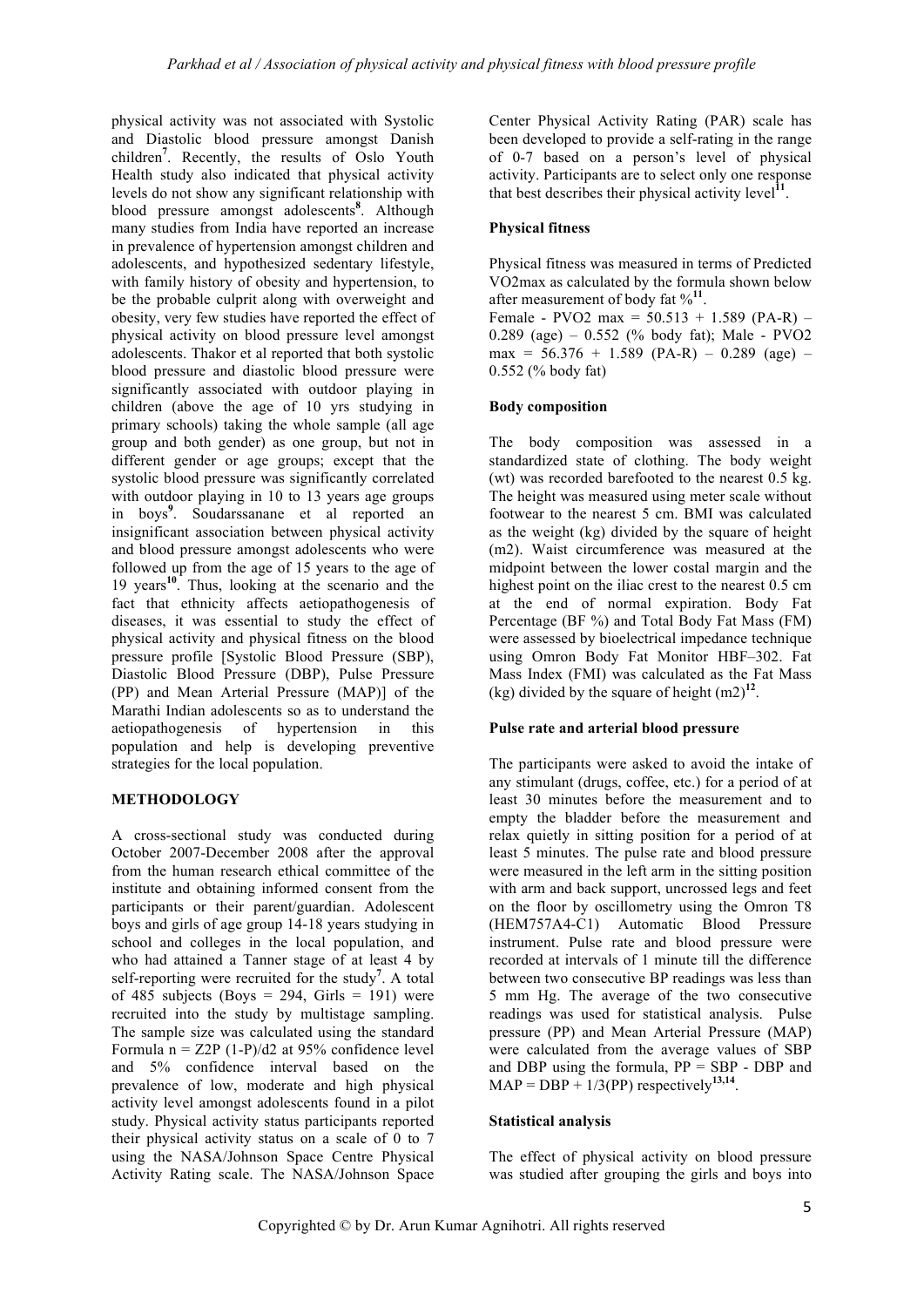Low Physical Activity Group, LPAG (PA- $R = 0$  to 1), Moderate Physical Activity Group, MPAG (PA- $R = 2$  to 3) and High Physical Activity Group, HPAG (PA-R  $>4$ ) physical activity groups based on their physical activity status. Mean and Standard deviation were measured for the study variables. One-way ANOVA was used to assess if significant (P<0.05) differences exist in the dependent variables between the three groups. Post-hoc analysis for mean differences was done using Tukey-Kramer test. Pearson's correlation coefficient was used to assess the relationship of physical fitness (PVO2max) with the blood pressure profile.

## **RESULT**

In present study, blood Pressure profile was not found to be significantly different between girls of high physical activity group (HPAG), moderate

physical activity group (MPAG) and low physical activity group (LPAG) despite a significantly lower waist circumference (WC) in HPAG girls as compared to girls of LPAG (**Table 1**). But, in boys, systolic blood pressure and mean arterial pressure were found to be significantly higher in the MPAG as compared to LPAG despite insignificant differences in the body composition (**Table 2**). On the other hand, PVO2max showed significant negative correlation with the blood pressure in both girls and boys (**Table 3**). An important finding was that there was a gender difference in the association of PVO2max with blood pressure profile. While in girls, PVO2max showed a significant negative correlation with DBP, in boys, it showed a significant negative correlation with pulse pressure (PP). Regarding the correlation with SBP and MAP, PVO2max showed significant correlation in both girls and boys, but again a stronger correlation was found amongst girls as compared to boys.

**Table 1: Comparison of study variables between girls of High, Moderate and Low Physical Activity Groups**

| <b>Study Variable</b>              | $HPAG (n=21)$   | $MPAG (n=99)$   | $LPAG (n=71)$      | P-value  |
|------------------------------------|-----------------|-----------------|--------------------|----------|
| Weight (kg)                        | $43.4\pm 6.2$   | $46.4 \pm 9.8$  | $48.2 \pm 10$      | 0.11     |
| BMI $(kg/m2)$                      | $18.4 \pm 2.1$  | $19.3 \pm 3.8$  | $19.8 \pm 3.5$     | 0.25     |
| $FMI$ (kg/m2)                      | $4.2 \pm 1.2$   | $4.8 \pm 2.4$   | $5.1 \pm 2.2$      | 0.31     |
| $WC$ (cm)                          | $60.7\pm4$      | $63.3 \pm 7.4$  | $65.6\pm7**$ #     | 0.01     |
| PVO <sub>2</sub> max<br>(ml/kg/mm) | $39.9 \pm 2.3$  | 36.3±4.2††      | $34.4 \pm 5.2$ **# | 0.000007 |
| PR (Pulse/min)                     | $92.3 \pm 11.9$ | $86.9 \pm 12.1$ | $87.4 \pm 16.4$    | 0.26     |
| $SBP$ (mmHg)                       | $110.9 \pm 9.4$ | $112.5 \pm 9.5$ | $111.9 \pm 8.5$    | 0.73     |
| $DBP$ (mmHg)                       | $110.9\pm9.4$   | $112.5 \pm 9.5$ | $75.1 \pm 8$       | 0.33     |
| $PP$ (mmHg)                        | $33.1 \pm 9$    | $36.1 \pm 6.5$  | $36.8 \pm 6.4$     | 0.09     |
| $MAP$ (mmHg)                       | $59\pm8.3$      | $61.6\pm 6.7$   | $61.8\pm 6.1$      | 0.22     |

*Data presented are mean±SD; Analysis of data was done by one-way ANOVA and post-hoc by Tukey- Kramer test; The \* depicts comparison of HPAG with LPAG, † depicts comparison of HPAG with MPAG and # depicts comparison of MPAG with LPAG; \*P<0.05, \*\*P<0.01, †P<0.05, ††P<0.01, #P<0.05, ##P<0.01*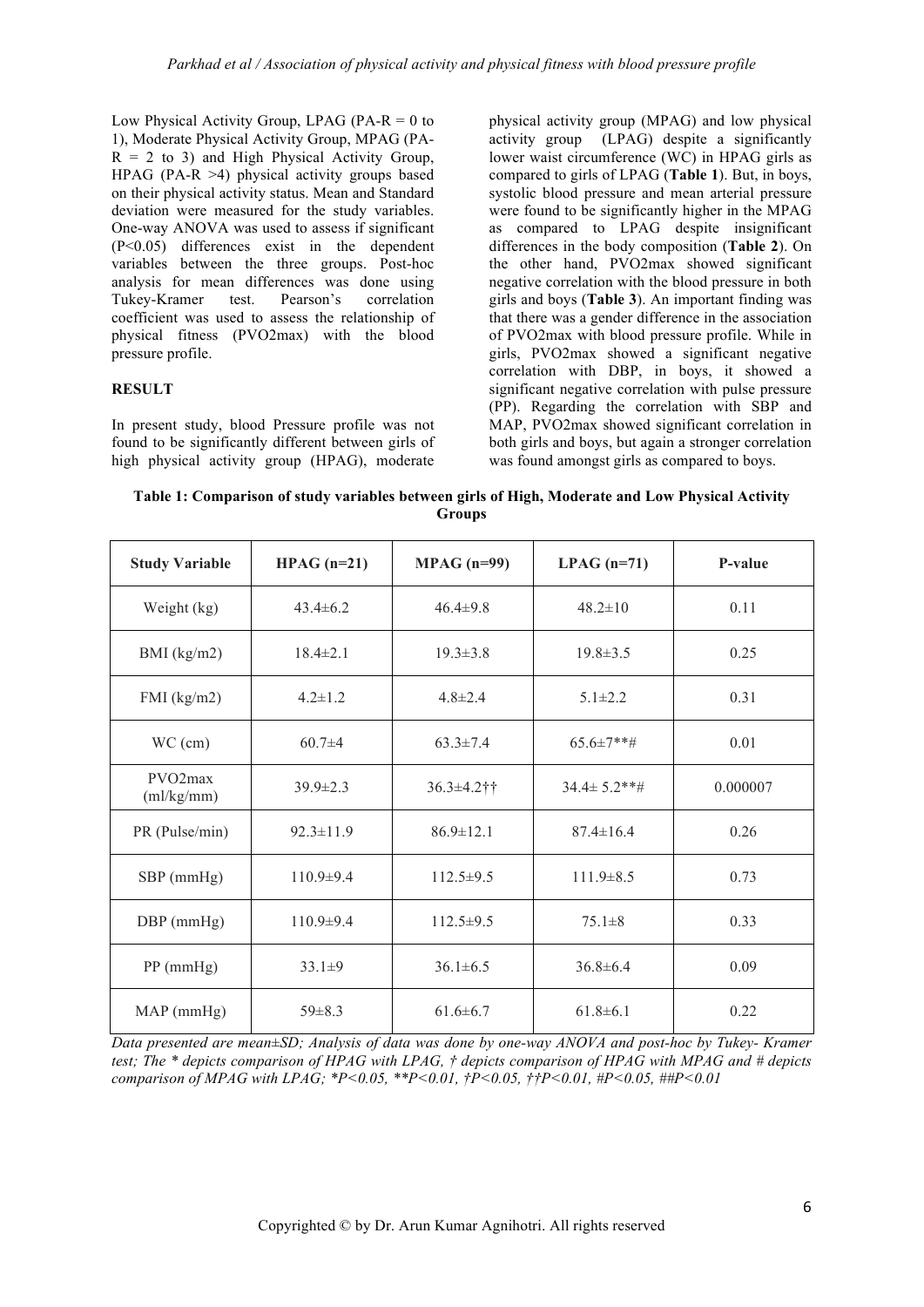| <b>Study Variable</b>              | $HPAG (n=21)$    | $MPAG (n=99)$     | $LPAG (n=71)$      | P-value              |
|------------------------------------|------------------|-------------------|--------------------|----------------------|
| Weight (kg)                        | $51.5 \pm 9.9$   | $51.8 \pm 11.9$   | $51.2 \pm 14$      | 0.95                 |
| BMI $(kg/m2)$                      | $18.5 \pm 2.9$   | $18.7 \pm 3.4$    | $18.6 \pm 3.2$     | 0.90                 |
| $FMI$ (kg/m2)                      | $3.1 \pm 1.5$    | $3.2 \pm 1.7$     | $3.1 \pm 1.5$      | 0.76                 |
| $WC$ (cm)                          | $65.9 \pm 6.8$   | $66.6 \pm 8.3$    | $66.9 \pm 8.1$     | 0.74                 |
| PVO <sub>2</sub> max<br>(ml/kg/mm) | $49.7 \pm 3.5$   | $46.7 \pm 3.4$ †† | 44.3±3.3 ** ##     | $3.2 \times 10 - 15$ |
| PR (Pulse/min)                     | $80.4 \pm 12$    | $46.7 \pm 3.4$ †† | $82.8 \pm 12.2$    | 0.55                 |
| SBP (mmHg)                         | $115.4 \pm 10.5$ | $116.9 \pm 10$    | $110.9 \pm 10.3$ # | 0.02                 |
| $DBP$ (mmHg)                       | $73.3 \pm 7$     | $74.3 \pm 7.8$    | $70.4 \pm 8.2$     | 0.04                 |
| $PP$ (mmHg)                        | $42.1 \pm 7$     | $42.5 \pm 8.2$    | $40.5 \pm 8.5$     | 0.45                 |
| $MAP$ (mmHg)                       | $87.3 \pm 7.6$   | $88.5 \pm 7.6$    | 83.9±8#            | 0.01                 |

| Table 2: Comparison of study variables between boys of High, Moderate and Low Physical Activity |  |
|-------------------------------------------------------------------------------------------------|--|
| Groups                                                                                          |  |

*Data presented are mean±SD; Analysis of data was done by one-way ANOVA and post-hoc by Tuky- Krammer test; The \* depicts comparison of HPAG with LPAG, † depicts comparison of HPAG with MPAG and # depicts comparison of MPAG with LPAG; \*P<0.05, \*\*P<0.01, †P<0.05, ††P<0.01, #P<0.05, ##P<0.01*

#### **Table 3: Correlation of PVO2max with Blood Pressure Profile in Maharashtrian adolescent boys and girls**

| <b>Study Variables</b> | <b>Girls</b> |              | <b>Boys</b>  |           |
|------------------------|--------------|--------------|--------------|-----------|
|                        | $\mathbb{R}$ | $\mathbf{P}$ | $\mathbb{R}$ | ${\bf P}$ |
| <b>SBP</b>             | $-0.38$      | 0.000012     | $-0.22$      | 0.00014   |
| <b>DBP</b>             | $-0.28$      | 0.000087     | $-0.10$      | 0.087     |
| PP                     | $-0.09$      | 0.21         | $-0.18$      | 0.002     |
| <b>MAP</b>             | $-0.21$      | 0.004        | $-0.16$      | 0.006     |

#### **DISCUSSION**

The study was conducted considering that higher physical activity would tend to lower blood pressure by lowering adiposity, improving cardiovascular autonomic balance and enhancing vascular distensibility. However, though no significant effect of physical activity level on blood pressure profile was observed in girls, boys of LPAG on the contrary, were found to have a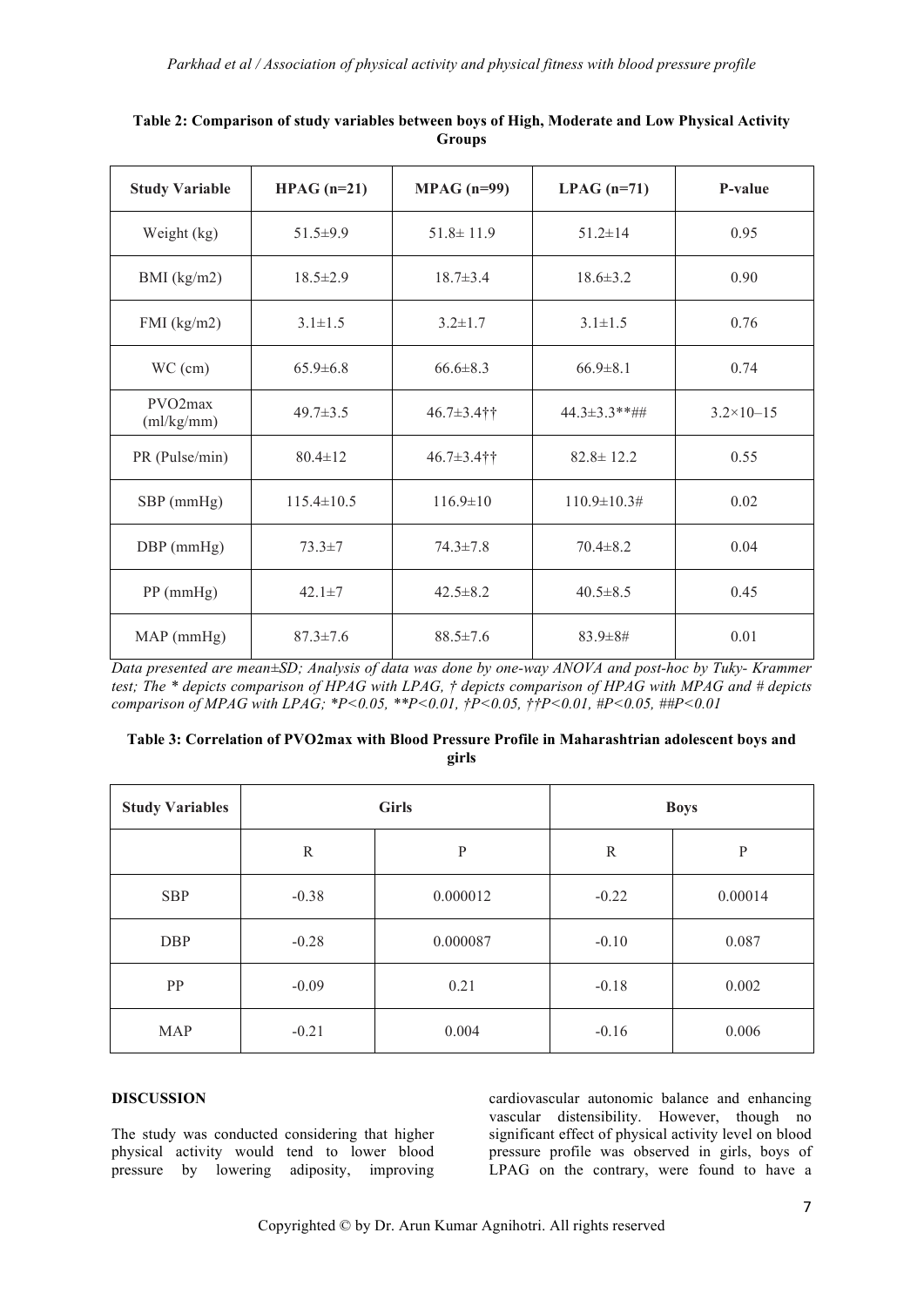significantly lower SBP and MAP as compared to boys of MPAG. Findings similar to what has been observed in girls have also been reported earlier where no relationship was found between physical activity status and blood pressure. Brage et al reported the findings of European Youth Heart Study, which indicated that physical activity was not associated with Systolic and Diastolic blood pressure amongst Danish children. Instead, in the present study it was the physical fitness of the adolescents, which showed a significant association with the systolic blood pressure<sup>15</sup>. Rizzo et al also reported the findings of European Youth Heart Study and found that it was the cardio respiratory fitness rather than physical activity that had a strong correlation with the risk of metabolic syndrome amongst adolescents and the association of both physical activity and cardio-respiratory fitness with the metabolic risk is reduced when body fat percentage is taken into consideration**<sup>7</sup>** . However, the finding of a significantly higher SBP and MAP amongst boys of MPAG as compared to boys of LPAG is unexpected and need to be understood. In the present study, physical fitness on the other hand, showed a significant association with blood pressure across both genders in this population. But, the probable mechanisms through which physical fitness affects the blood pressure seems to vary according to gender. In boys, physical fitness showed a significant negative correlation with pulse pressure suggesting that physical fitness may be affecting vascular distensibilty amongst boys. On the other hand, in girls, physical fitness showed a significant negative correlation with diastolic blood pressure and an insignificant correlation with pulse pressure suggesting that, in girls, physical fitness may be affecting sympathetic vascular activity. The probable reason for these gender differences is the presence of the male sex hormone testosterone in post-pubertal boys and female sex hormone estrogen in post pubertal girls. Testosterone predisposes the male vasculature to endothelial dysfunction and atherosclerosis while Estrogen protects the female vasculature from atherosclerosis and makes the blood vessels more distensible. This view is supported by the findings of Ahimastos et al who conducted a study to determine the gender differences in large artery stiffness in pre and post puberty stages**<sup>16</sup>**. The study showed that pre-pubertal males and females did not differ in body size, cardiac output, or heart rate. It also showed that the pre-pubertal females had stiffer large arteries and higher pulse pressure than age-matched males. However, on the other hand, post-pubertal males were taller and heavier and had a greater cardiac output and lower heart rate compared with similarly aged females. In relation to pubertal status, females developed more distensible large arteries post-puberty whereas

males developed stiffer large vessels. Herman et al also reported the effects of testosterone on vascular function. They found that the dilatation of brachial artery in response to increase blood flow (endothelial dependent dilatation) was higher amongst individuals who had low levels of serum testosterone. On multivariate analysis, increased endothelium-dependent dilatation was significantly associated with low serum testosterone levels. This finding suggested that testosterone causes endothelial dysfunction**<sup>17</sup>**. We have also reported such gender differences in the association of adiposity with blood pressure profile amongst Gujarati adolescents wherein adiposity was found to show significant positive correlation with pulse pressure amongst boys and an insignificant correlation with the pulse pressure amongst girls<sup>14</sup>. It can thus be concluded through our study that, high physical activity level without achieving physical fitness does not help in lowering blood pressure amongst Maharashtrian Indian adolescents. Therefore, physical activity should be targeted to achieve an increase in physical fitness so as to reduce the blood pressure. The major limitation of this study is that it is a cross-sectional study and that physical activity was assessed by a subjective rating scale and physical fitness by a non-exercise prediction formula. The role of physical activity therefore needs to be studied by a longitudinal experimental design and physical activity may be measured by more objective methods like the use of pedometers.

## **ACKNOWLEDGEMENT**

We would like to acknowledge *Col. ( Retd) Francis V Mathai, Director and principal, Pravara Public School* and *Mrs L B Sarode, Principal, Pravara Kanya Vidya Mandir Loni, Ahmednagar* for understanding the concept of our research and allowing us do the research work on the students. Finally, last but not the least, we are thankful to the enthusiastic participants without whose participation we would not have been able to conduct the research work.

#### **REFERENCES**

- 1. Kaur S, Kapil U, Singh P. Pattern of chronic diseases amongst adolescent obese children in developing countries. *Curr Sci*. 2005;88(7):1052-6.
- 2. Selvan MS, Kurpad AV. Primary prevention: Why focus on children & young adolescents? *Indian J Med Res*. 2004;120: 511-8.
- 3. Thakor HG, Kumar P, Desai VK. An epidemiological study of hypertension amongst children from various primary schools of Surat city. *Indian J Community Med*. 1998;23(3):110-5.